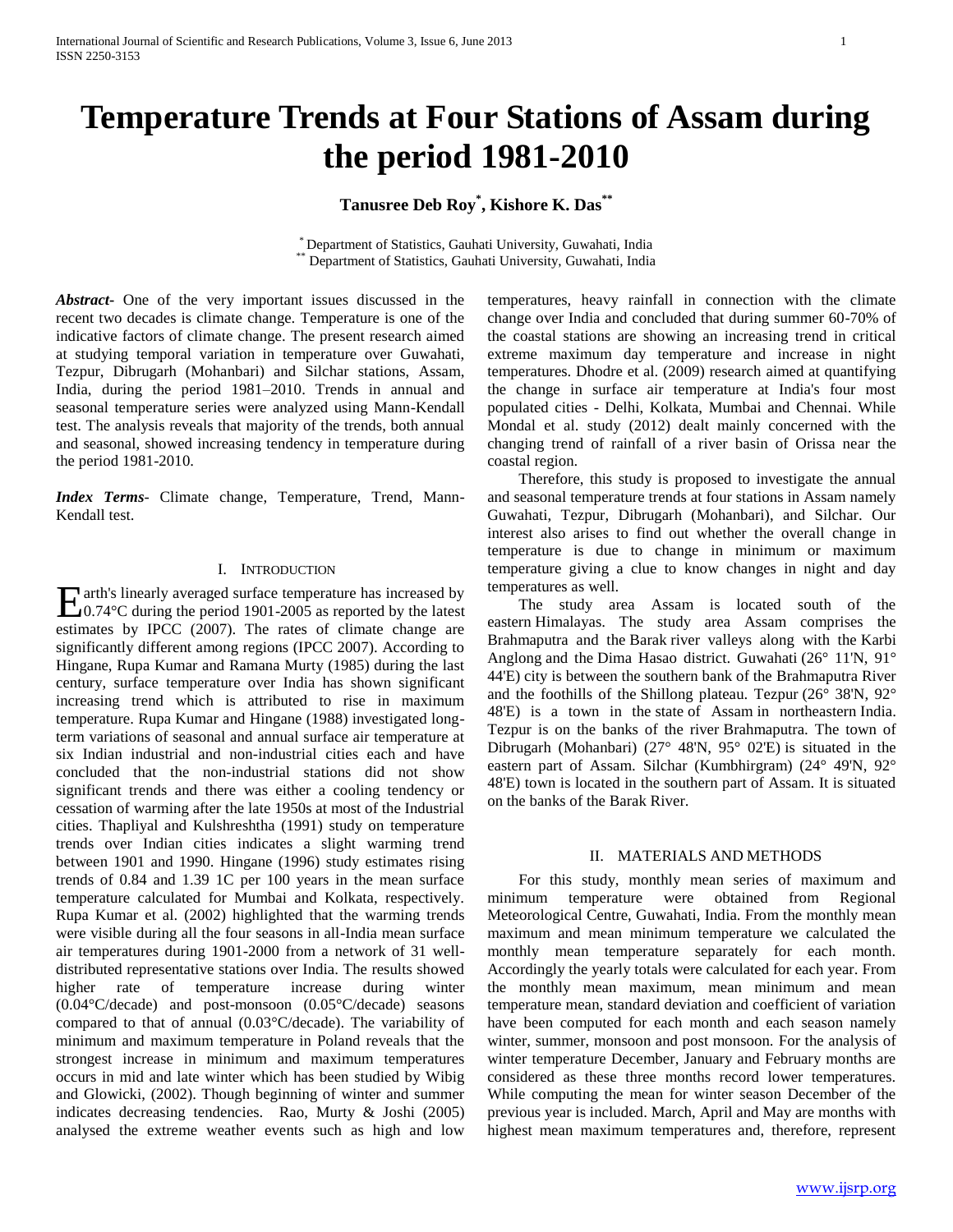the summer season. June to September months constitute monsoon season and October and November form the post monsoon season. Temporal changes in the annual and seasonal values were analysed by Mann–Kendall rank statistics to confirm the significance of the observed trend. Mann-Kendall test had been formulated by Mann (1945) as non-parametric test for trend detection and the test statistic distribution had been given by Kendall (1975) for testing non-linear trend and turning point.

 According to Mavromatis and Stathis (2011) Mann Kendall test is a statistical test widely used for the analysis of trend in climatologic and in hydrologic time series (Yue et al., (2004)). The Mann-Kendall S Statistic is computed as follows

$$
S = \sum_{i=1}^{n-1} \sum_{j=i+1}^{n} sign(T_j - T_i)
$$

where  $T_i$  and  $T_i$  are the annual values in years j and i, j > i, respectively. (Motiee and McBean  $(2009)$ ). If  $n < 10$ , the value of |S| is compared directly to the theoretical distribution of S derived by Mann and Kendall. For  $n \geq 10$ , the statistic *S* is approximately normally distributed with the mean and variance as follows

$$
E(S)=0
$$

The variance 
$$
(\sigma^2)
$$
 for the S-statistic is defined by  

$$
\sigma^2 = \frac{n(n-1)(2n+5) - \sum t_i(i)(i-1)(2i+5)}{18}
$$

in which t<sub>i</sub> denotes the number of ties to extent i. The summation term in the numerator is used only if the data series contains tied values. The standard test statistic  $Z_s$  is calculated as follows

$$
Z_S = \begin{cases} \frac{S-1}{\sigma}; S > 0\\ 0; S = 0\\ \frac{S+1}{\sigma}; S < 0 \end{cases}
$$

The test statistic  $Z_s$  is used a measure of significance of trend. Another statistics obtained on running the Mann-Kendall test is Kendall's tau, which is a measure of correlation and therefore measures the strength of the relationship between the two variables (Kendall's Tau).

#### III. RESULTS AND DISCUSSION

 The maximum temperature, minimum temperature and mean temperature can be characterized by mean, standard deviation and coefficient of variation. The study reveals that Silchar received the highest mean of annual monthly mean maximum temperature amount during Indian summer. In addition, it can be concluded that Guwahati received the highest mean of annual monthly mean minimum temperature amount during Indian winter.

 In Guwahati, the winter mean temperature shows an increasing trend, which is highly statistically significant at 0.01 level. The trend of minimum temperature is significant at 0.001 level. The maximum temperature during winter shows increase, statistically significant at 0.05 level. Significant increase in winter mean temperature can be endorsed to increase in minimum temperature. The summer mean temperature also shows increasing trend, significant at 0.001 level. This increase is caused by significant rise in maximum temperature unlike winter season. The Mann–Kendall test indicates that minimum temperature increase is significant at 0.001 level, while maximum temperature shows significant increase at 0.01 level. Therefore, it can be said that daytime temperatures in summer are significantly increasing. The monsoon season, depicts significant increase in the mean temperature. This is due to the increase in minimum temperature being significant at 0.001 level giving an indication that night temperatures during recent years have gone up during monsoon. The post monsoon mean temperature also shows increasing trend, significant at 0.001 level. Minimum temperature increase is significant at 0.001 level, while maximum temperature also shows significant trend at 0.01 level. Therefore, it can be inferred that daytime temperatures in post monsoon are significantly increasing. Mean minimum and mean maximum temperature has been studied for individual months by subjecting them to the Mann–Kendall test. It is interesting to note that the minimum temperature and maximum temperature value shows significant trend in majority of the months. The beginning of winter, shows increasing trend in minimum temperature, statistically significant at 0.001 level. The later part of winter (i.e. January and February) shows increasing trend significant at 0.01 level. The increasing trend of maximum temperature is seen during the monsoon months statistically significant.

 The winter mean temperature, minimum temperature, maximum temperature in Tezpur shows an increasing trend, however not statistically significant. The summer mean, maximum, minimum temperature also shows an increasing trend. This increase is caused by significant rise in maximum temperature. The monsoon season, depicts a significant increase in the mean temperature. This is due to the increase in minimum temperature depicting the fact that the night temperatures during recent years have gone up during monsoon. In Tezpur, the post monsoon mean temperature also shows increasing trend, however not statistically significant. Behaviour of minimum and maximum temperature has been studied for individual months. The beginning of winter shows increasing trend in minimum temperature. The later part of winter shows increasing trend. The increasing trend of maximum temperature is seen during the monsoon months statistically significant in Guwahati and Tezpur.

 The winter mean temperature in Mohanbari shows an increasing trend, which is highly statistically significant at 0.001 level. The summer mean temperature also shows an increasing trend, significant at 0.001 level. We can therefore conclude that daytime temperatures in summer are significantly increasing in Mohanbari. The monsoon season, depicts a significant increase in the mean temperature. This is due to the increase in minimum temperature being significant at 0.001 level. The post Monsoon mean temperature also shows an increasing trend, significant at 0.001 level. Therefore, it can be inferred that daytime temperatures in post monsoon season are significantly increasing.

 In Silchar, the winter mean temperature shows an increasing trend, however not statistically significant. However, the trend of